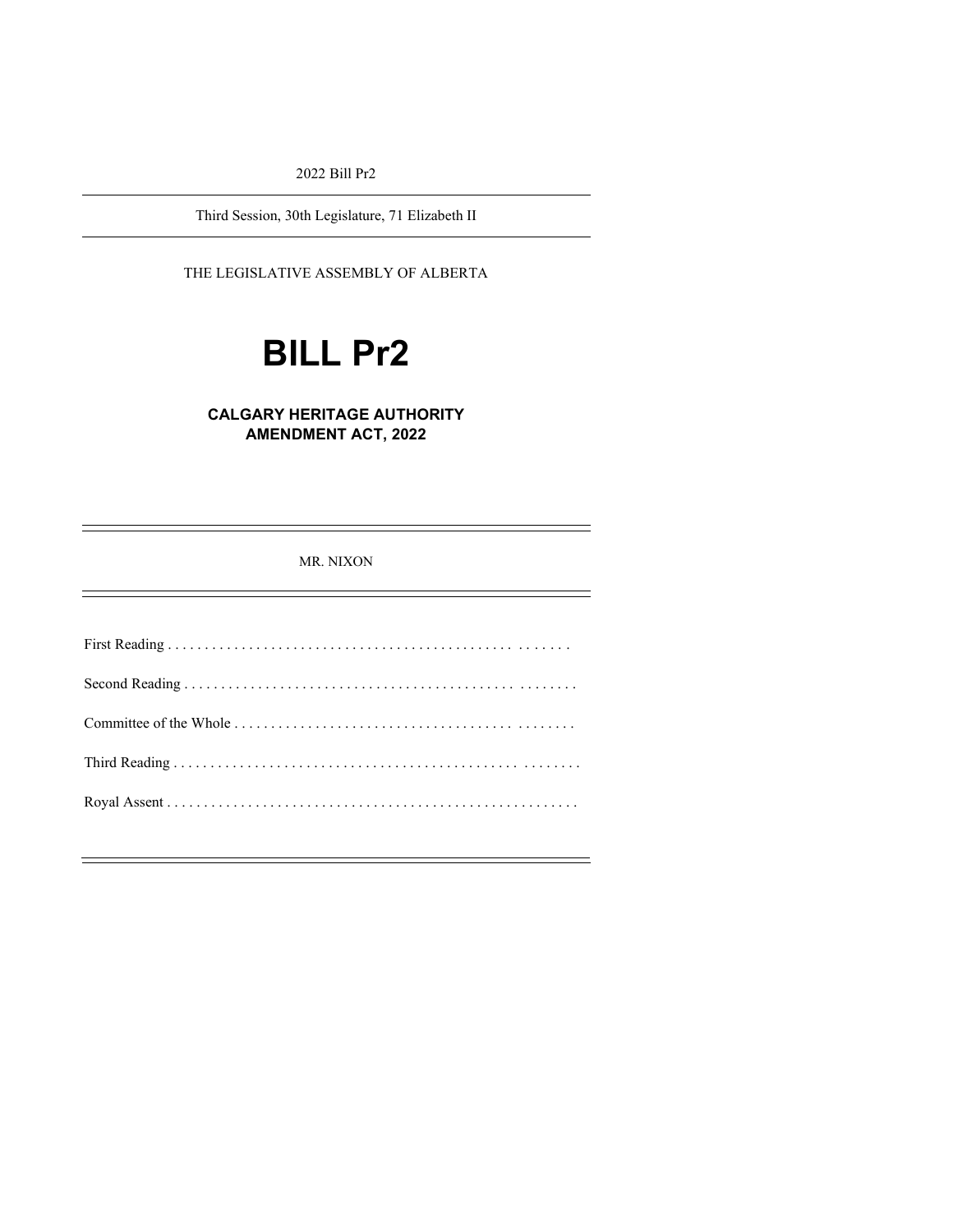*Bill Pr2 Mr. Nixon*

# **BILL Pr2**

2022

# **CALGARY HERITAGE AUTHORITY AMENDMENT ACT, 2022**

*(Assented to , 2022)*

#### **Preamble**

WHEREAS The Calgary Municipal Heritage Properties Authority was established by *The Calgary Municipal Heritage Properties Authority Act*, being chapter 55 of the Statutes of Alberta 1985, which was amended by chapter 47 of the Statutes of Alberta 1988, chapter 38 of the Statutes of Alberta 1992, and chapter 25 of the Statutes of Alberta 2000;

WHEREAS the *Calgary Municipal Heritage Properties Authority Amendment Act, 2000*, SA 2000 c 25, repealed the title of *The Calgary Heritage Municipal Properties Authority Act*, and substituted it with the *Calgary Heritage Authority Act*, and continued the body corporate with the name of *The Calgary Heritage Authority*;

WHEREAS The Calgary Heritage Authority has presented a petition praying that the *Calgary Heritage Authority Act* be amended and it is expedient to grant the prayer of the petition;

HER MAJESTY, by and with the advice and consent of the Legislative Assembly of Alberta, enacts as follows:

#### **Amends SA 1985 c55**

**1 The** *Calgary Heritage Authority Act* **is amended by this Act.**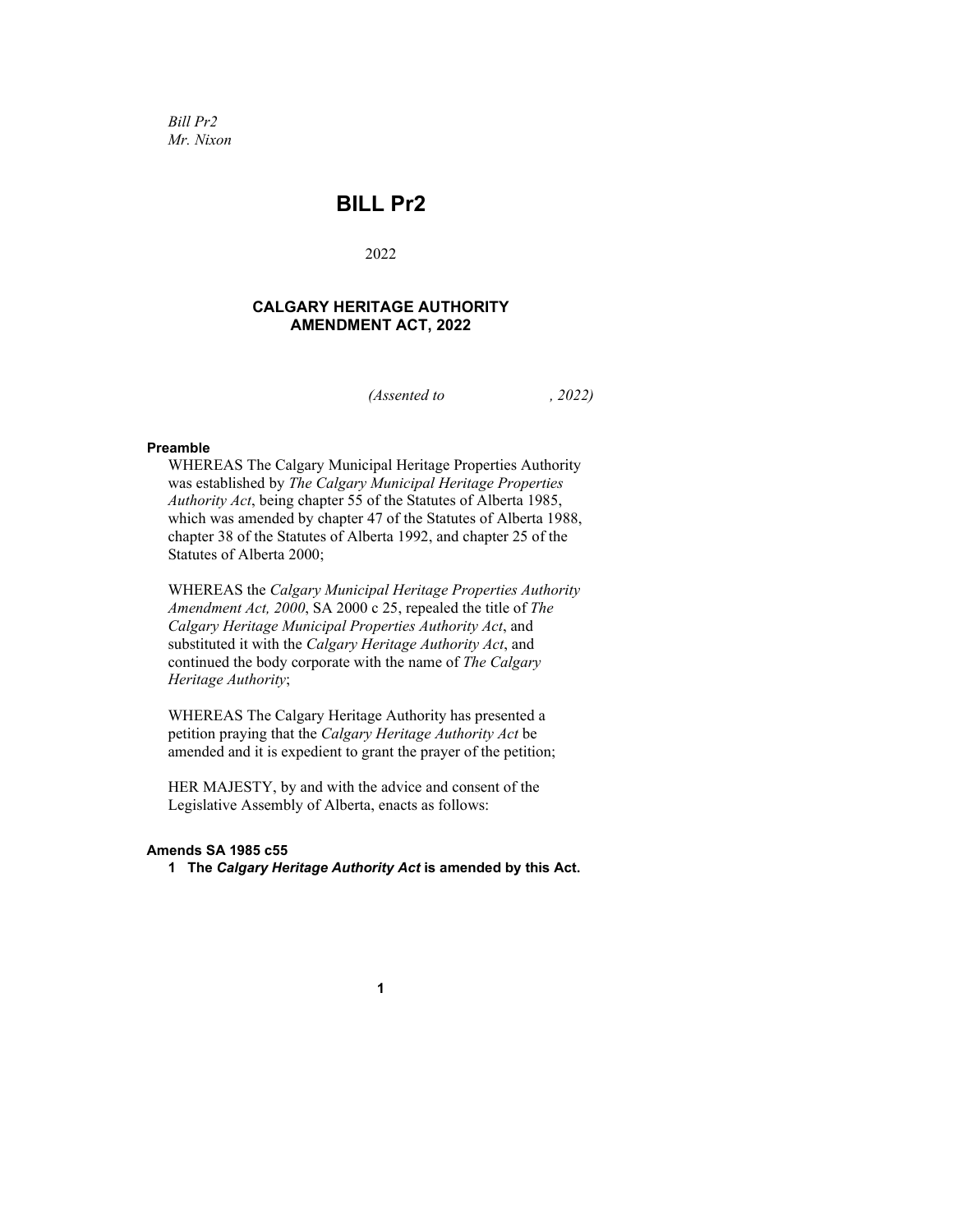**Explanatory Notes**

Amends chapter 55 of the Statutes of Alberta 1985.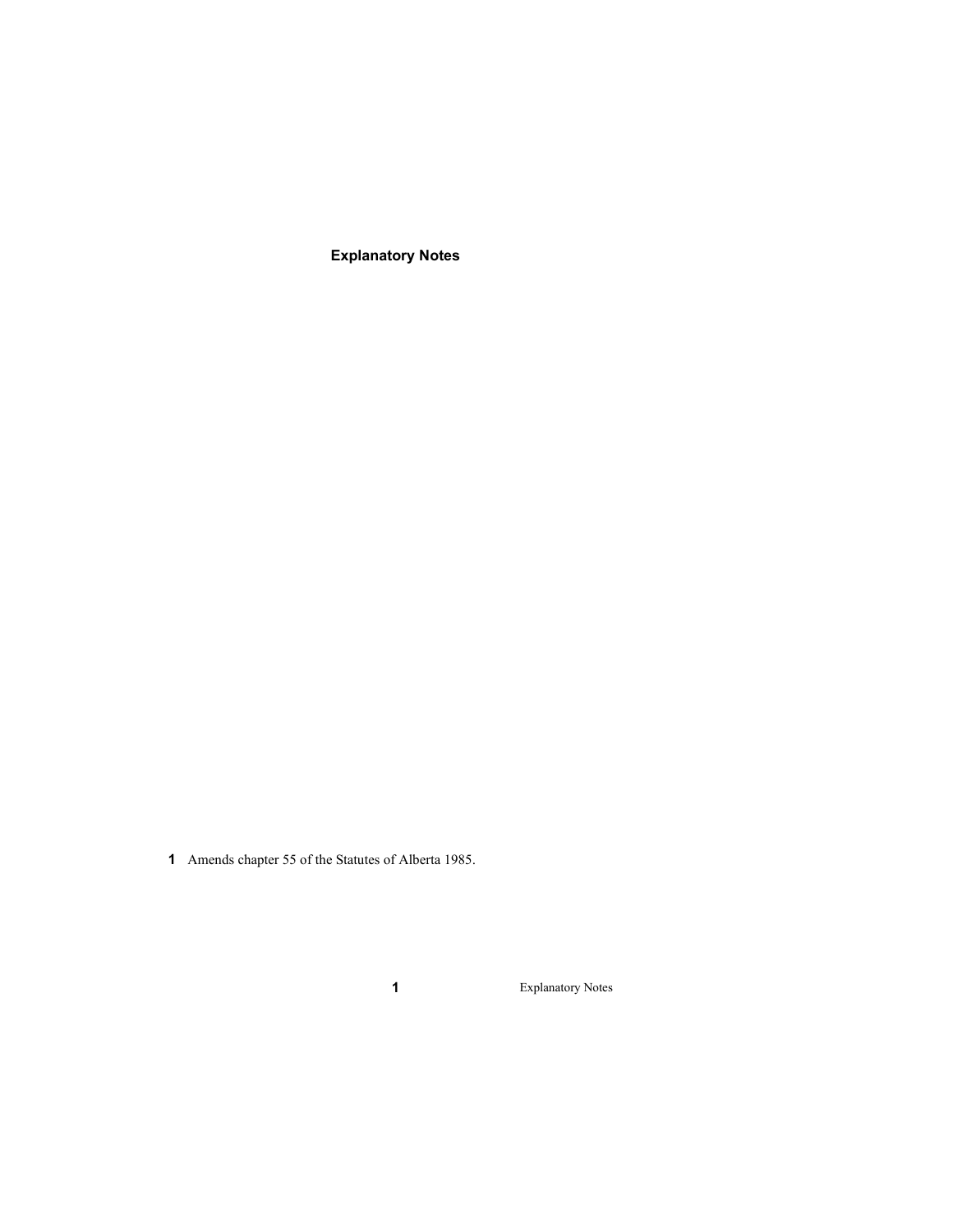- **2 Section 1 is amended as follows:**
	- **(a) in clause (a) by striking out** "The Calgary Heritage Authority" **and substituting** "Heritage Calgary"**;**
	- **(b) by adding the following immediately after clause (a):**
		- (a.1) "Board" means the board established under section 5;
	- **(c) in clause (b) by striking out** "Chairman" **wherever it appears and substituting** "chair"**;**
	- **(d) by adding the following immediately added after clause (d):**
		- (d.1) "director" means a member of the Board of directors appointed under section 6;
	- **(e) by repealing clause (f) and substituting the following:** 
		- (f) "executive director" means the executive director of the Authority appointed under section 14(1);

#### **(f) by repealing clause (g) and substituting the following:**

- (g) "heritage resource" means any work of nature or man, including an area of heritage character, natural site, movable or immovable structure, artifact, document, specimen that is of heritage value for its architectural, historical, cultural, natural, scientific or aesthetic interest, including each of the following resources:
	- (i) historic buildings, bridges, engineering works and other structures;
	- (ii) cultural landscapes such as historic parks, gardens and streetscapes;
- (iii) culturally significant areas;
- (g.1) "inventory of evaluated historic resources" means the heritage resources that have been evaluated by the Authority in accordance with a Council-approved policy;
- **(g) in clause (h) by striking out** "Vice-Chairman" **wherever it appears and substituting** "vice-chair"**.**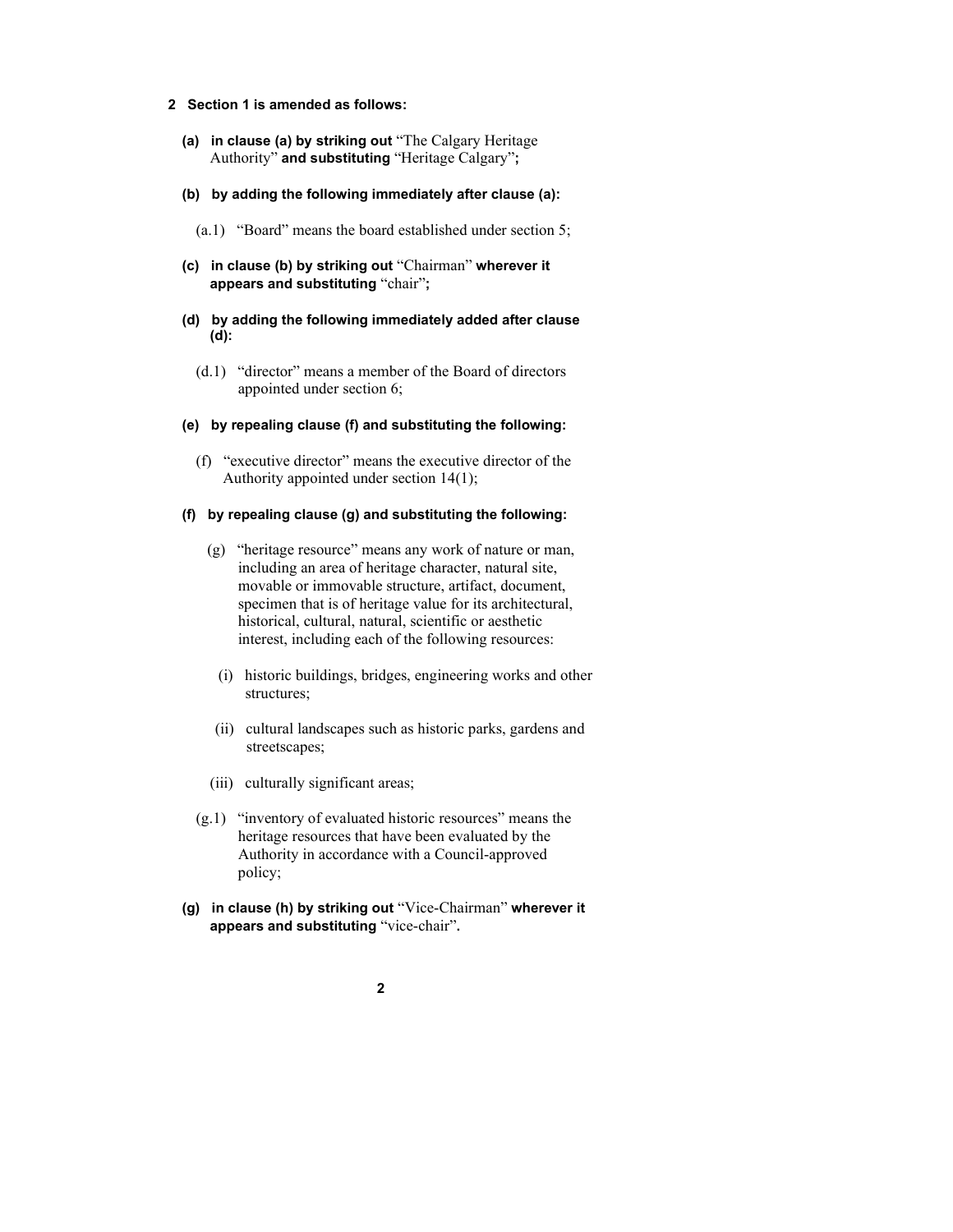**2** Section 1 presently reads in part:

*Definitions 1 In this Act,*

- *(a) "Authority" means The Calgary Heritage Authority created by this Act;*
- *(b) "Chairman" means the Chairman of the Authority;*
- *(d) "Council" means the municipal council of the City;*
- *(f) "General Manager" means the person who is from time to time appointed as General Manager of the Authority by the Authority;*
- *(g) "heritage resource" means any work of nature or of man, including an area of heritage character, natural site, structure, whether movable or immovable, artifact, document, specimen that is of heritage value for its architectural, historical, cultural, natural, scientific or aesthetic interest;*
- *(h) "Vice-Chairman" means the Vice-Chairman of the Authority.*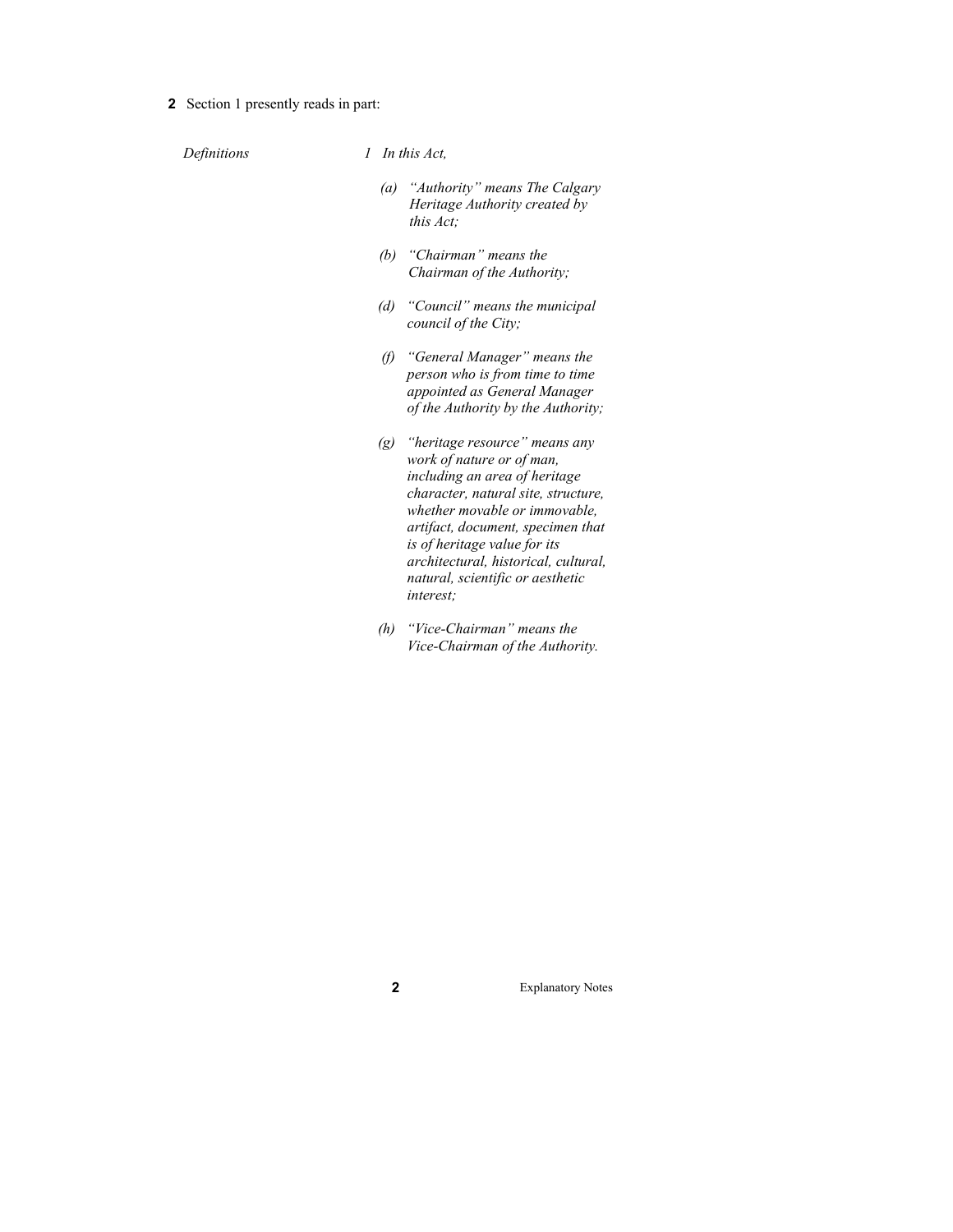#### **3 Section 2 is amended as follows:**

### **(a) by repealing subsections (1) and (2) and substituting the following:**

**(1)** The Calgary Heritage Authority is continued under the name "Heritage Calgary", consisting of the Board.

**(2)** The Board is responsible for directing and controlling the business and affairs of the Authority.

**(b) in subsection (3) by striking out** "election or appointment" **and substituting** "election or appointment of directors"**;**

### **(c) by adding the following immediately after subsection (3):**

- **(4)** The Board may
	- (a) subject to section 13, designate the head office and any other offices from which the Authority conducts its business, and
	- (b) establish standing and ad hoc committees of the Board and determine the terms of reference of those committees.

### **4 Section 4 is amended as follows:**

- **(a) by striking out** "the Authority shall have the power" **and substituting** "the Authority has the following powers"**;**
- **(b) in clause (a) by striking out** "General Manager" **and substituting** "executive director"**;**
- **(c) in clause (k) by striking out** "on behalf of the Council" **and substituting** "on behalf of the Council, and at the direction of the Council,"**;**
- **(d) by adding the following immediately after clause (k):** 
	- (k.01) to design and deliver programs to advance knowledge of and appreciation for heritage resources in the City for the benefit of the general public;
- **(e) in clause (n) by striking out** "inventory of potential heritage sites" **and substituting** "inventory of evaluated historic resources"**;**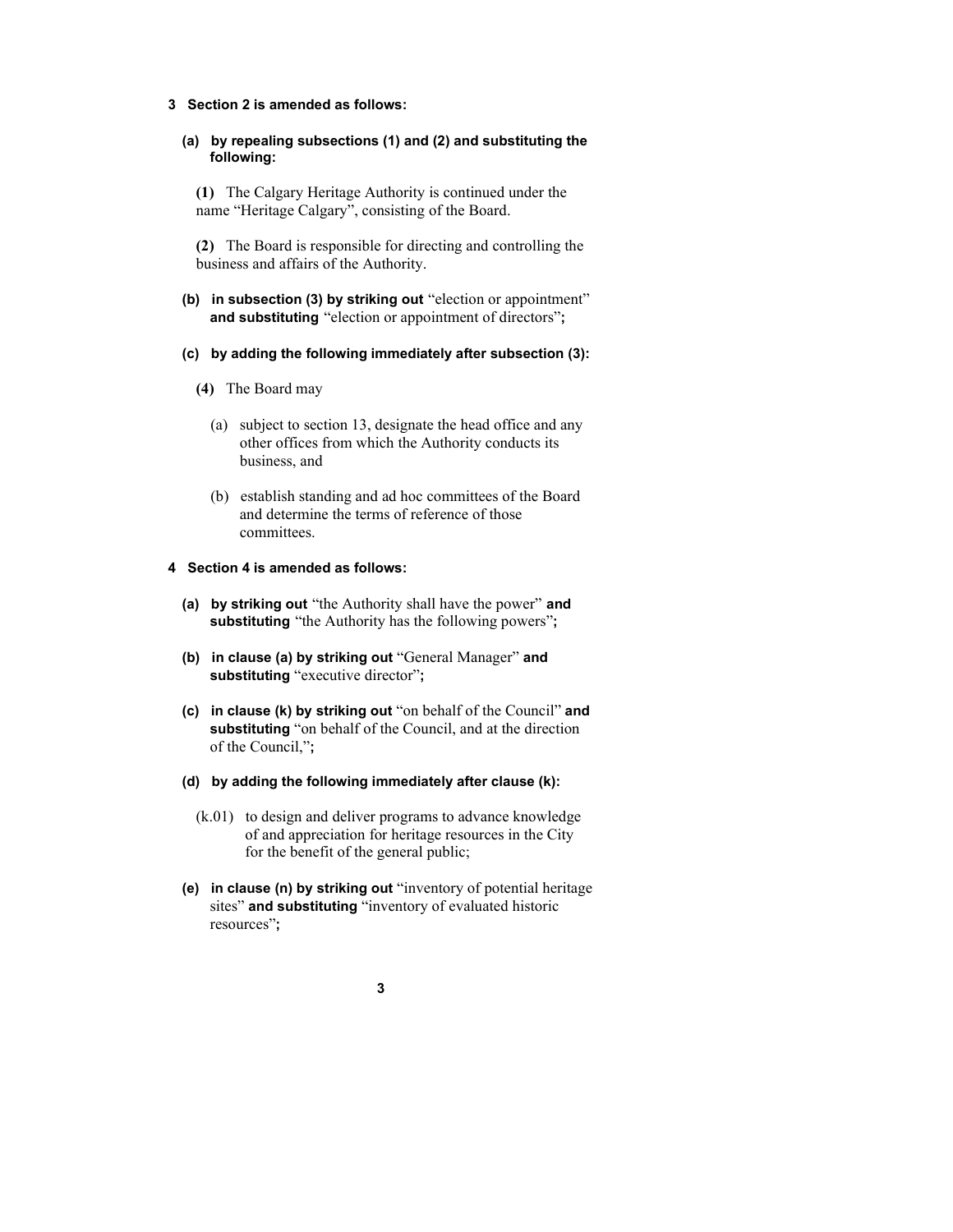**3** Section 2 presently reads:

*Incorporation 2(1) There is hereby created a body corporate with the name of "The Calgary Heritage Authority" composed of members determined in accordance with the provisions of this Act.* 

> *(2) The Members of the Authority have direction and control over the conduct of the business and affairs of the Authority and the General Manager is responsible to the Authority for the daily administration and management of such business and affairs.*

*(3) The Authority is a continuing body notwithstanding any election or appointment or any vacancy or vacancies occurring from time to time.*

**4** Section 4 presently reads in part:

*Special powers 4 Without limiting the generality of section 3, the Authority shall have the power:*

- *(a) to appoint the General Manager who shall have authority to conduct the daily administration and management of the business and affairs of the Authority;*
- *(k) to manage on behalf of the Council any heritage resource owned by the City;*
- *(n) to maintain and amend the City's inventory of potential heritage sites;*
- *(o) to advise the City on matters relating to the restoration, alteration and demolition of the*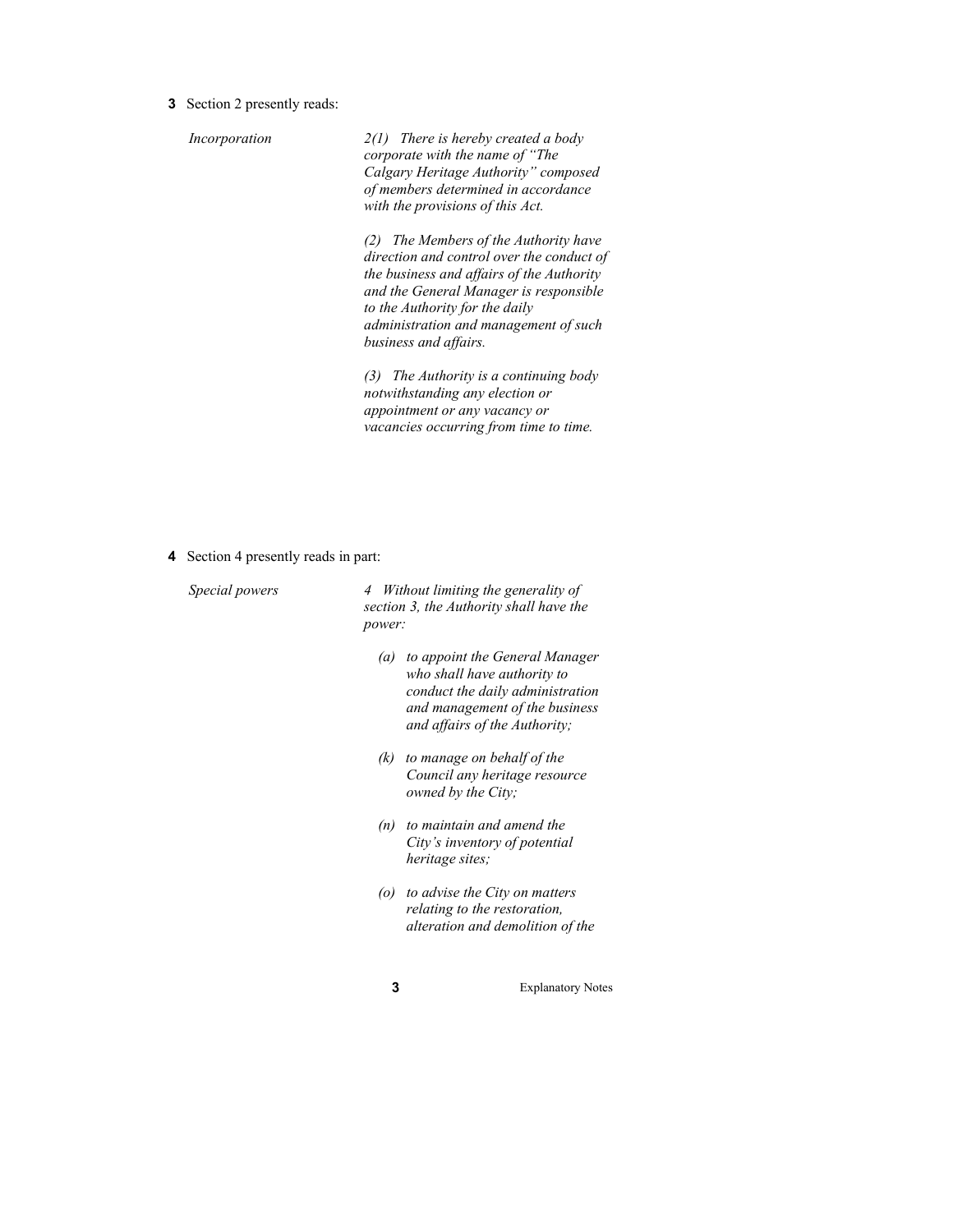- **(f) in clause (o) by striking out** "sites in the City's inventory of potential heritage sites" **and substituting** "sites, including those on the inventory of evaluated historic resources"**.**
- **5 Section 4.1(1) is amended by striking out** "for its members"**.**

#### **6 Section 5 is repealed and the following is substituted:**

#### **Directors**

**5** The Board of the Authority is established and consists of the directors appointed under section 6.

#### **7 Sections 6 and 7 are repealed and the following is substituted:**

#### **Appointment and term of directors**

**6(1)** The Council must appoint at least 8 directors but no more than 12 directors to the Board, each for a term not exceeding 3 years.

**(2)** A person is eligible to be appointed under subsection (1) only if they are, at the time of the appointment

- (a) at least 18 years of age,
- (b) an elector, and
- (c) not ineligible under section 8.

**(3)** Despite subsection (2)(b), one of the directors may be a member of the Council.

**(4)** Without limiting the discretion of the Council, the Council may consider a recommendation of the Board in respect of the appointment of a director under subsection (1).

**(5)** Despite the term for which a director is appointed under subsection (1) and the term limit in subsection (7), a director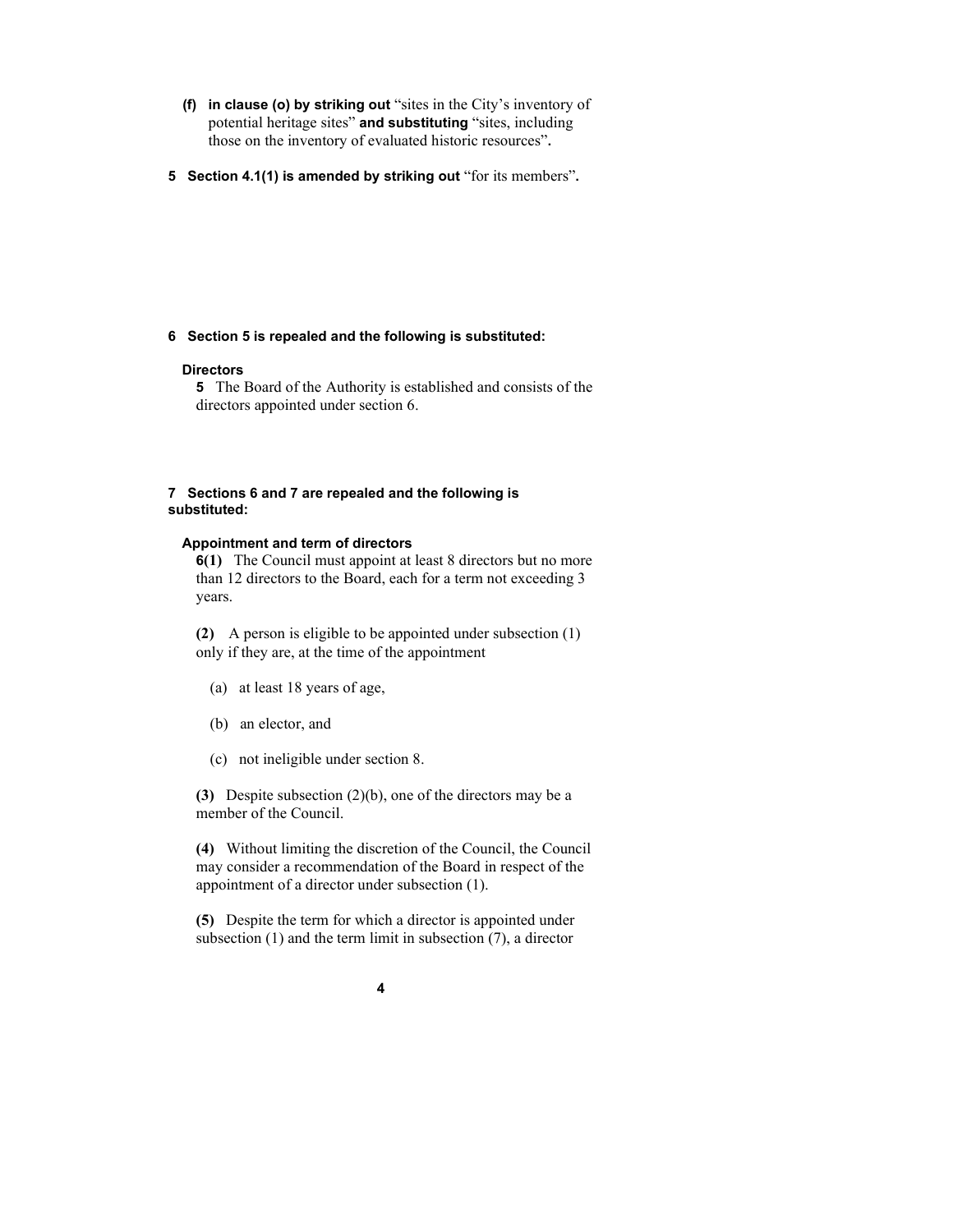*sites in the City's inventory of potential heritage sites.*

**5** Section 4.1 presently reads in part:

*4.1(1) The Authority is established to operate exclusively for charitable purposes and not for profit, and shall be operated without purpose of gain or profit for its members.*

**6** Section 5 presently reads:

| <i>Members</i> | 5 The Authority shall be composed of   |  |
|----------------|----------------------------------------|--|
|                | not less than 10 and not more than 12  |  |
|                | electors appointed by resolution of    |  |
|                | Council, of which one may be a member  |  |
|                | of the Council and one may be a member |  |
|                | of the Legislative Assembly.           |  |

#### **7** Sections 6 and 7 presently read:

| Appointment and term<br>of members | $6(1)$ As soon as practically possible<br>after this Act comes into force the<br>Council shall appoint the first members<br>of the Authority pursuant to section 5.<br>The members of the Authority who<br>(2)<br>are first appointed as members of the<br>Authority shall be appointed for a term<br>commencing on the day of the<br>appointment and ending on the day on<br>which the first organizational meeting<br>of the Council following the<br>appointment is held. |  |  |
|------------------------------------|------------------------------------------------------------------------------------------------------------------------------------------------------------------------------------------------------------------------------------------------------------------------------------------------------------------------------------------------------------------------------------------------------------------------------------------------------------------------------|--|--|
|                                    |                                                                                                                                                                                                                                                                                                                                                                                                                                                                              |  |  |
|                                    | $(3)$ After the appointment of the first<br>members of the Authority                                                                                                                                                                                                                                                                                                                                                                                                         |  |  |
|                                    | the member of the Council who<br>$\left(a\right)$<br>is appointed as a member of the<br>Authority shall be appointed for<br>a 1-year term, and                                                                                                                                                                                                                                                                                                                               |  |  |
|                                    | the other persons who are<br>(b)<br>appointed as members of the                                                                                                                                                                                                                                                                                                                                                                                                              |  |  |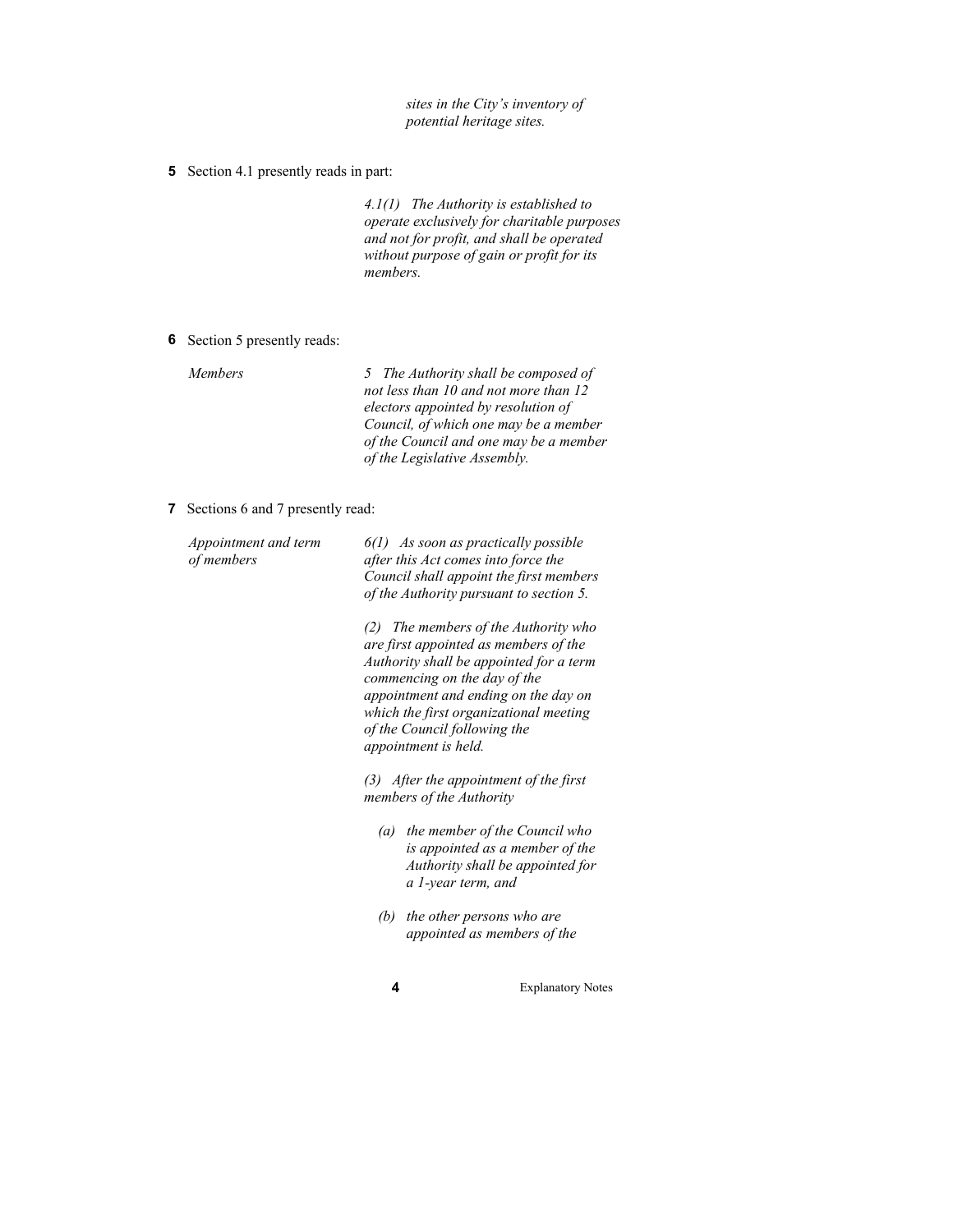remains in office until a successor has been appointed, unless removed under section 7.1 or disqualified under section 9.

**(6)** Subject to subsection (7), a director may be appointed for additional terms.

**(7)** An individual may not serve as a director for more than 9 years.

#### **Vacancy**

**7(1)** If a vacancy occurs on the Board for any of the following reasons, the Council must, by resolution, appoint a successor to fill the vacancy in the Board until the next organizational meeting of the Council, at which time the Council must, by resolution, appoint a successor for the remaining term of the vacated director:

- (a) death of a director;
- (b) resignation of a director;
- (c) removal of a director under section 7.1.

**(2)** If a vacancy occurs on the Board and, as a result of the vacancy, the number of remaining directors is less than 8, the vacancy must be filled by the Council within 90 days of the date of the vacancy.

#### **Removal of director**

**7.1(1)** The Council may, by resolution, remove a director at any time.

**(2)** The Board may, on at least two-thirds of directors voting in favour of removal, recommend to the Council that it remove a director under subsection (1).

**(3)** The Board must bring a recommendation made under subsection (2) to the Council for consideration as soon as practicable.

**(4)** A recommendation made by the Board under this section does not limit the discretion of the Council to remove a director under subsection (1).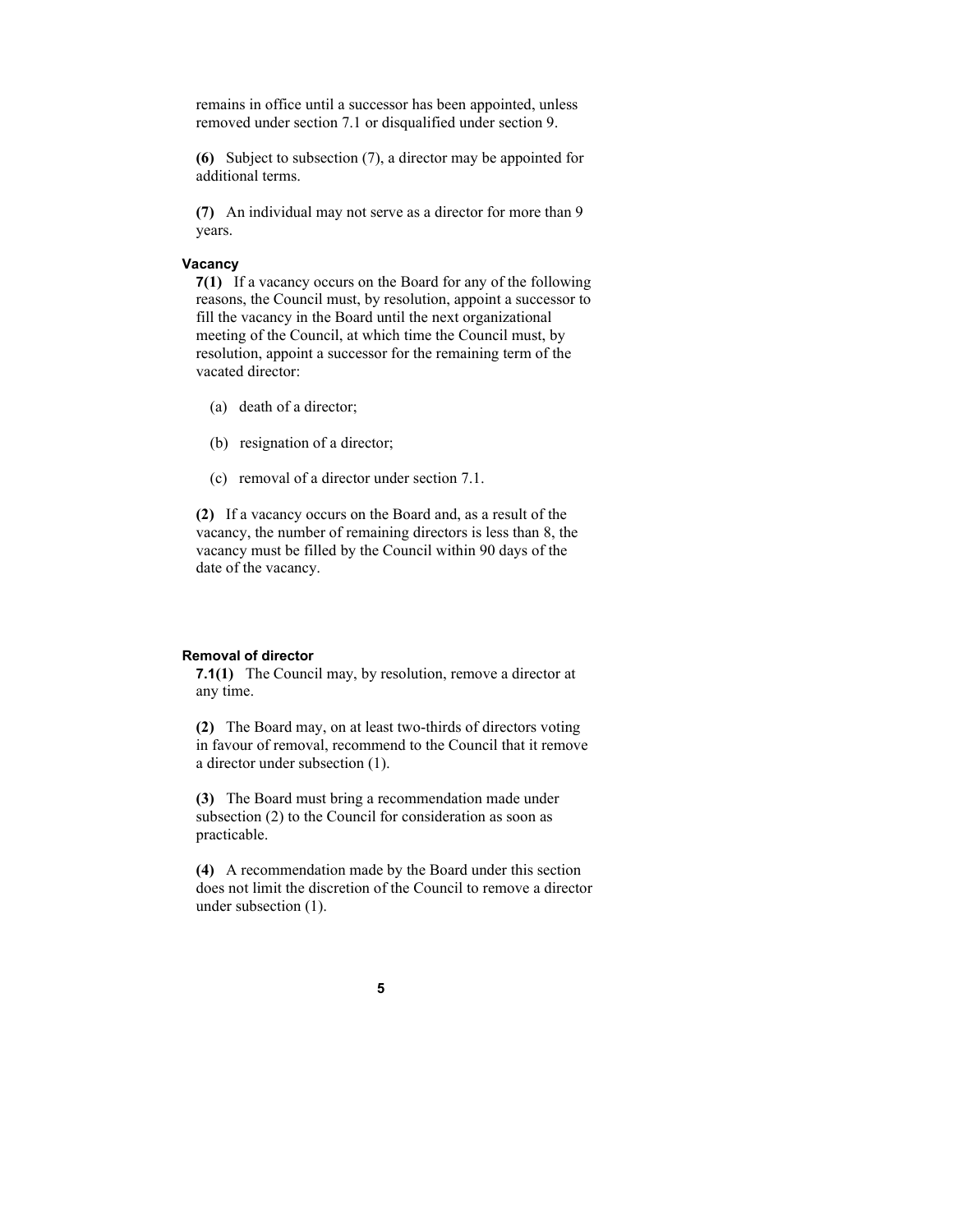*Authority shall be appointed for a term of such duration as the Council may determine.* 

*(4) Notwithstanding the period for which he was appointed as a member of the Authority, a member of the Council may hold office as a member of the Authority only so long as he remains a member of the Council.*

*(5) Subject to subsection (4), notwithstanding the period for which he was appointed as a member of the Authority, unless disqualified pursuant to section 8, a member of the Authority shall remain in office until his successor has been appointed.*

*(6) A former member of the Authority is eligible for reappointment as a member of the Authority.*

*Vacancies 7(1) Where a vacancy occurs in membership in the Authority by reason of death or resignation of a member or from any other cause other than expiration of the term for which the member of the Authority is appointed, the Council shall appoint by resolution a successor to fill the vacancy in membership in the Authority until the next organizational meeting of Council, at which time the Council shall appoint by resolution a successor for the remaining term of vacated membership.*

> *(2) Where a vacancy occurs in membership in the Authority for any cause the vacancy shall be filled within 60 days after the vacancy occurs.*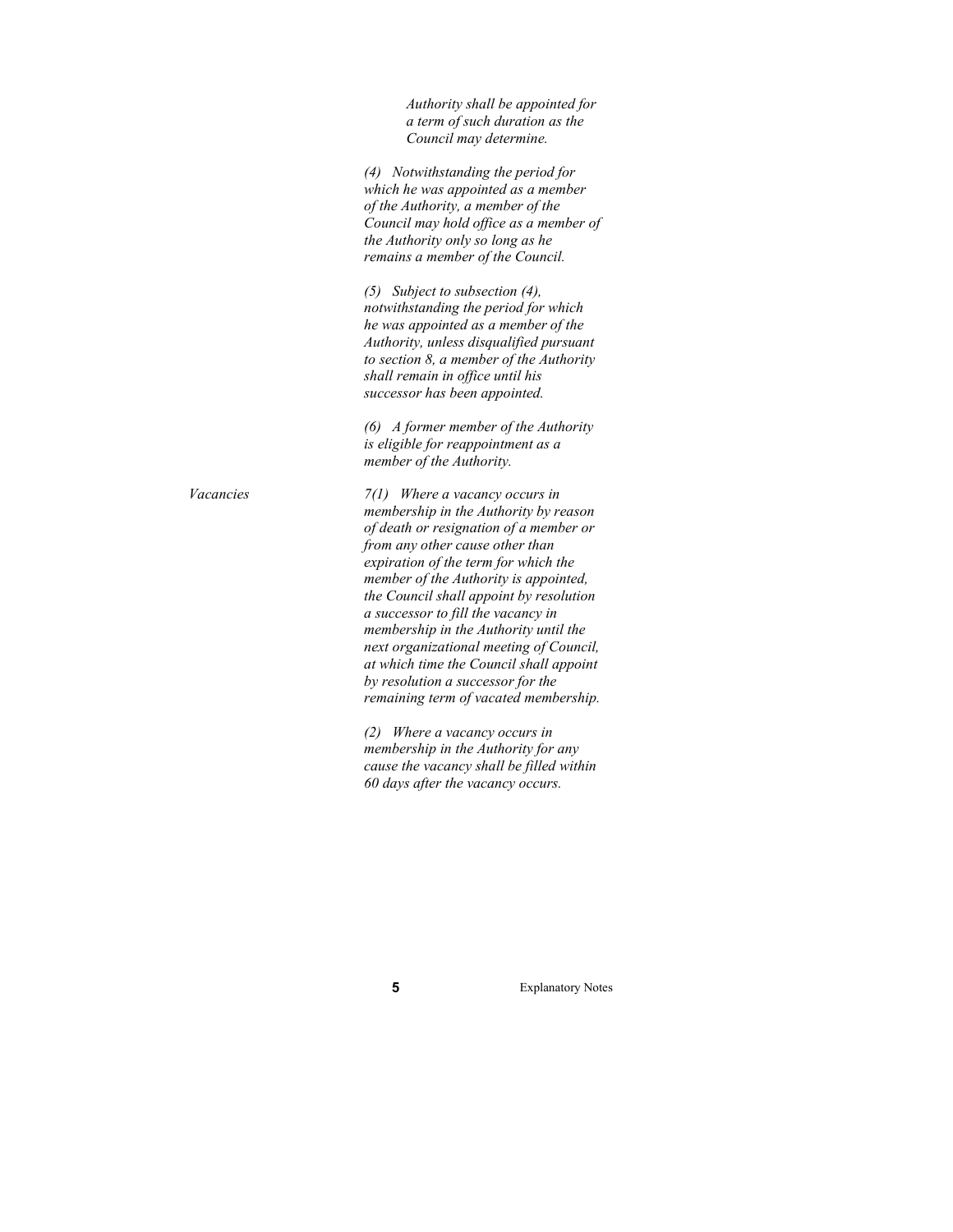**8 Section 8 is amended by striking out** "members of the Authority" **and substituting** "directors"**.** 

#### **9 Section 9 is amended as follows:**

#### **(a) by repealing subsection (1) and substituting the following:**

**(1)** The Board must annually elect from among its directors a chair, a vice-chair and a treasurer.

#### **(b) in subsections (2) to (5)**

- **(i) by striking out** "Authority" **wherever it appears and substituting** "Board"**,**
- **(ii) by striking out** "Chairman" **wherever it appears and substituting** "chair"**, and**
- **(iii) by striking out** "Vice-Chairman" **wherever it appears and substituting** "vice-chair"**.**

#### **10 Section 10 is repealed and the following is substituted:**

**10(1)** The Board must meet at least once a year and may meet at other times as it considers necessary.

**(2)** Section 104(2.1) of the *Business Corporations Act* applies with necessary modifications to a meeting referred to in subsection  $(1)$ .

#### **11 Sections 11 and 12 are repealed and the following is substituted:**

#### **Quorum**

**11** No business may be transacted at a meeting of the Board unless a majority of the directors are present.

#### **Remuneration**

**12** A director must not receive remuneration for performing their duties as a director except for reasonable expenses incurred in the performance of their duties on behalf of the Authority and as approved by the board.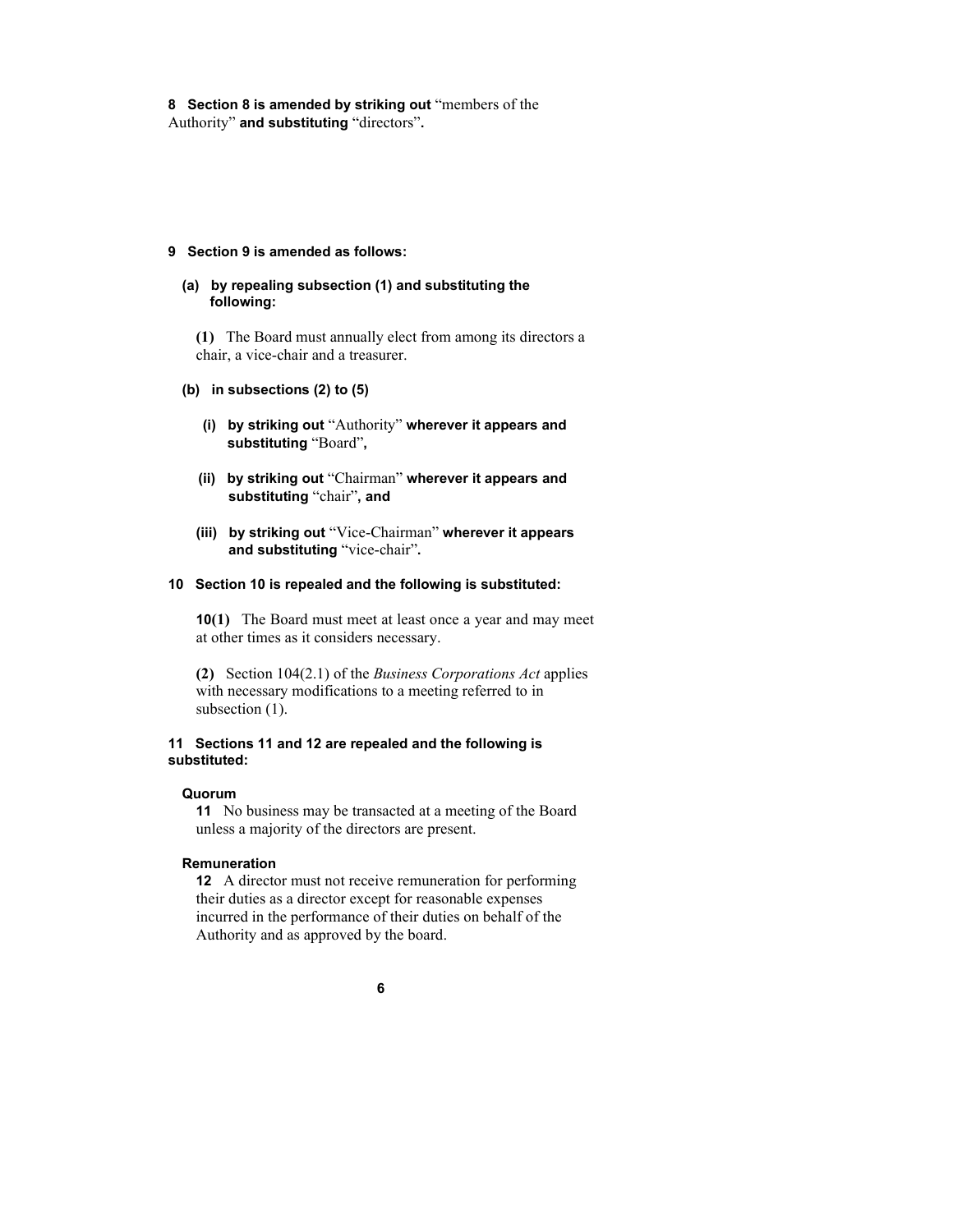**8** Section 8 presently reads:

*Qualification of members*

*8 The provisions of sections 169 to 174 of the Municipal Government Act, or any legislation passed in substitution therefor, that apply to members of the council of a municipality shall apply to the members of the Authority.*

**9** Section 9 presently reads:

*Chairman, Vice-Chairman*

*9(1) The members of the Authority shall annually elect one of the members of the Authority to act as Chairman of the Authority and one of the members of the Authority to act as Vice-Chairman of the Authority.*

*(2) The Chairman shall preside at meetings of the Authority.*

*(3) In the absence of the Chairman at a meeting of the Authority, the Vice-Chairman shall preside at such meeting.*

**10** Section 10 presently reads:

*Annual meeting 10 The members of the Authority shall meet at least once a year and at such other times as might be necessary.*

**11** Sections 11 and 12 presently read:

| Ouorum       | 11 No business shall be transacted at a<br>general or special meeting of the members<br>of the Authority unless a majority of the<br>members appointed are present.                                 |  |
|--------------|-----------------------------------------------------------------------------------------------------------------------------------------------------------------------------------------------------|--|
| Remuneration | 12 The members of the Authority shall be<br>reimbursed by the Authority for any expense<br>approved by the Authority in advance and<br>incurred in performing duties on behalf of<br>the Authority. |  |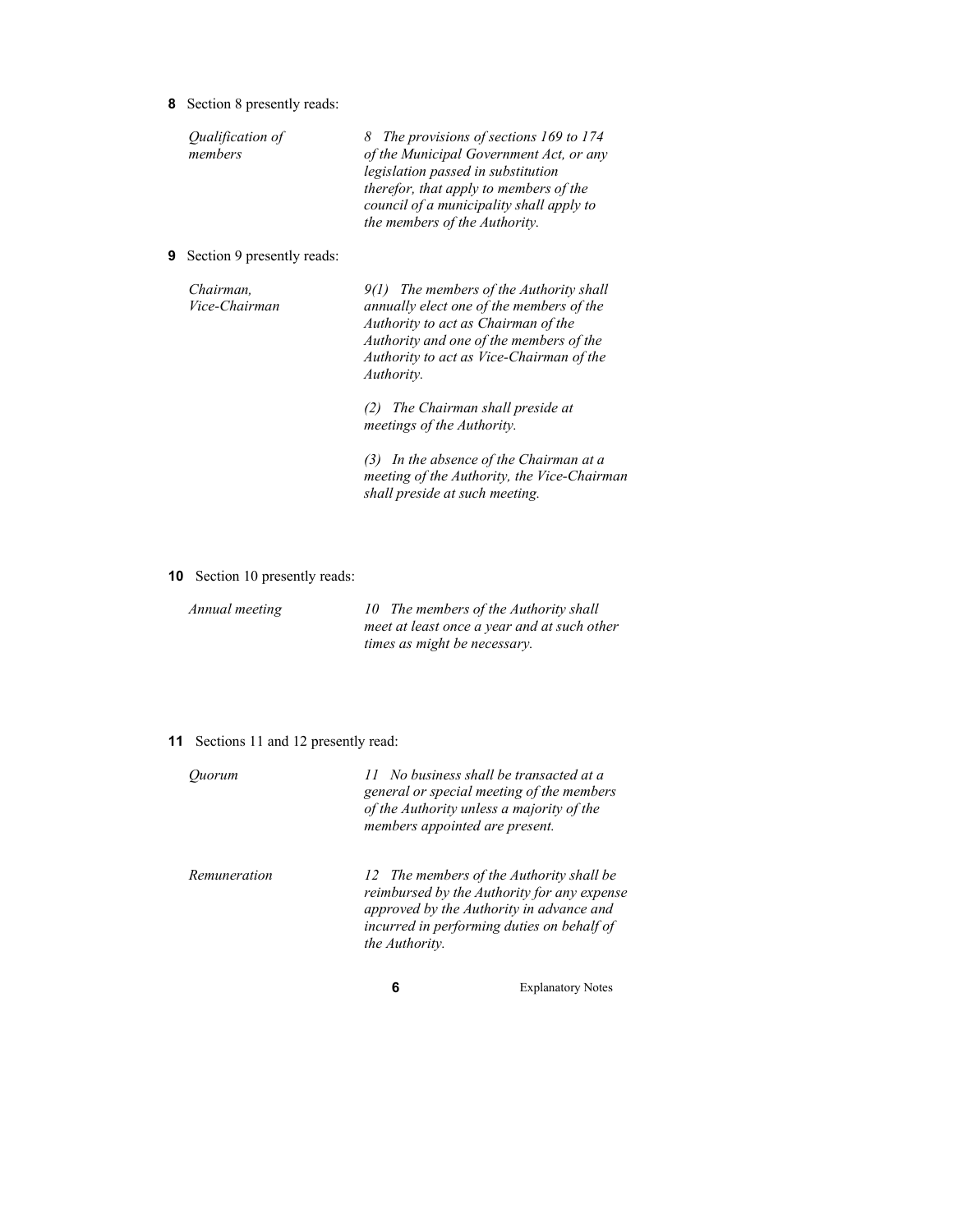#### **Indemnity, limitation of liability and insurance**

**12.1(1)** The Authority must indemnify and save harmless a director from all actions undertaken by the director on behalf of the Authority acting in good faith, provided that no director is indemnified by the Authority in respect of any liability, costs, charges or expenses that they sustain or incur as a result of their own fraud, dishonesty, wilful neglect or wilful default.

**(2)** No director is liable, unless occurring through the director's own fraud, dishonesty, wilful neglect or wilful default, for any of the following:

- (a) the acts or omissions of any other director or employee of the Authority;
- (b) any loss, damage or expense suffered by the Authority
	- (i) through the insufficiency or deficiency of title to any property acquired by order of the Board, or
	- (ii) in respect of any deficiency of any security in or upon which any monies of the Authority are invested;
- (c) any loss or damage arising from the bankruptcy, insolvency or tortious act of any person with whom any of the monies, securities or effects of the Authority are deposited or for any loss occasioned by any error of judgment or oversight on the director's part;
- (d) any loss or damage which may occur in the execution of the duties of the director's office, or in relation to or in respect of any other act or omission of a director in their capacity that causes loss, damage or expense.

**(3)** The Authority may purchase and maintain liability insurance or such other insurance for the benefit of the directors as the Board considers appropriate.

#### **12 Section 13 is renumbered as section 13(1) and the following is added immediately after section 13(1):**

- **(2)** The Board must notify the Council of
	- (a) any change in the location of the Authority's head office and each place of business, and
	- (b) any change in its address for service.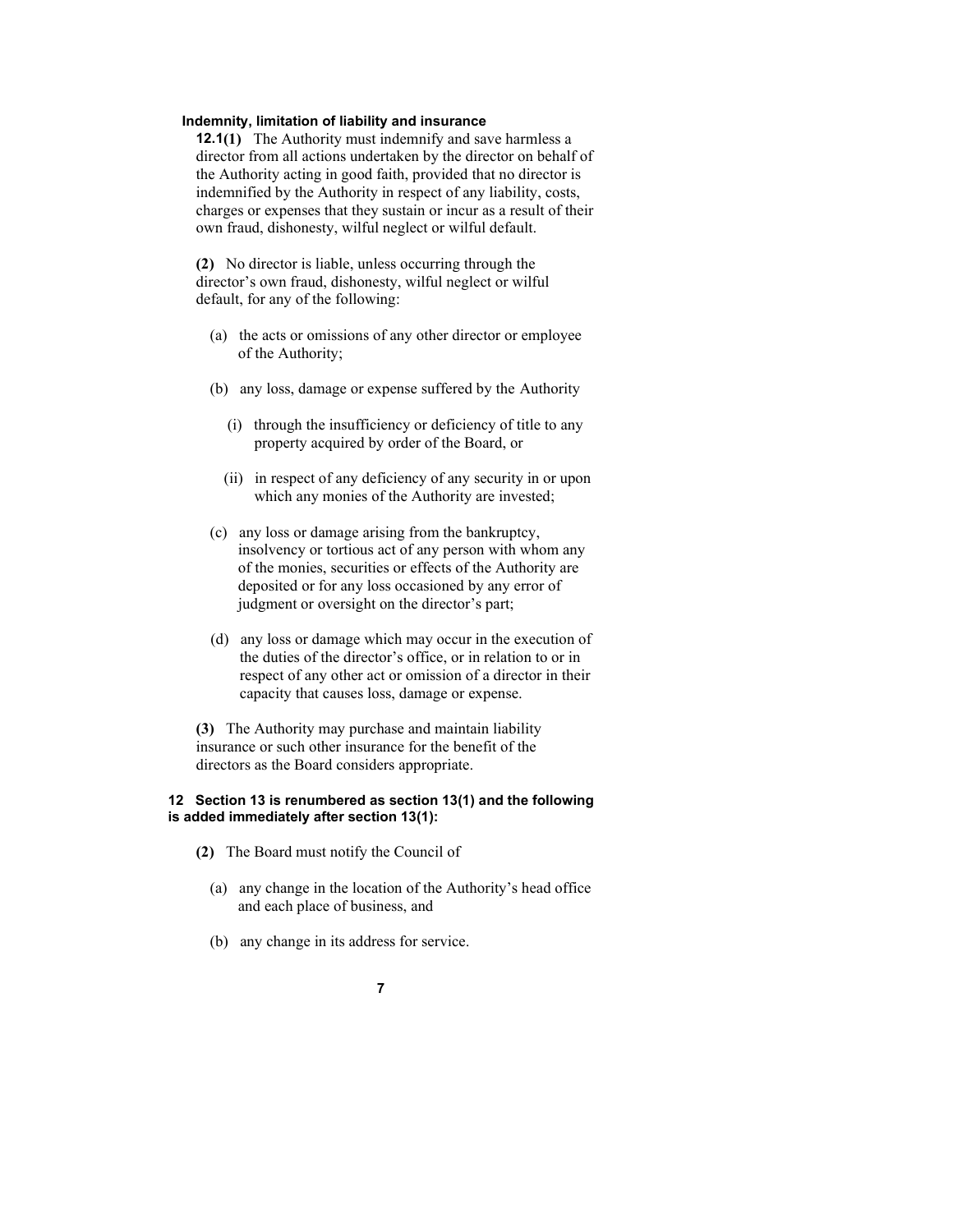# **12** Section 13 presently reads:

*Head office 13 The head office of the Authority shall be at the City of Calgary in the Province of Alberta.*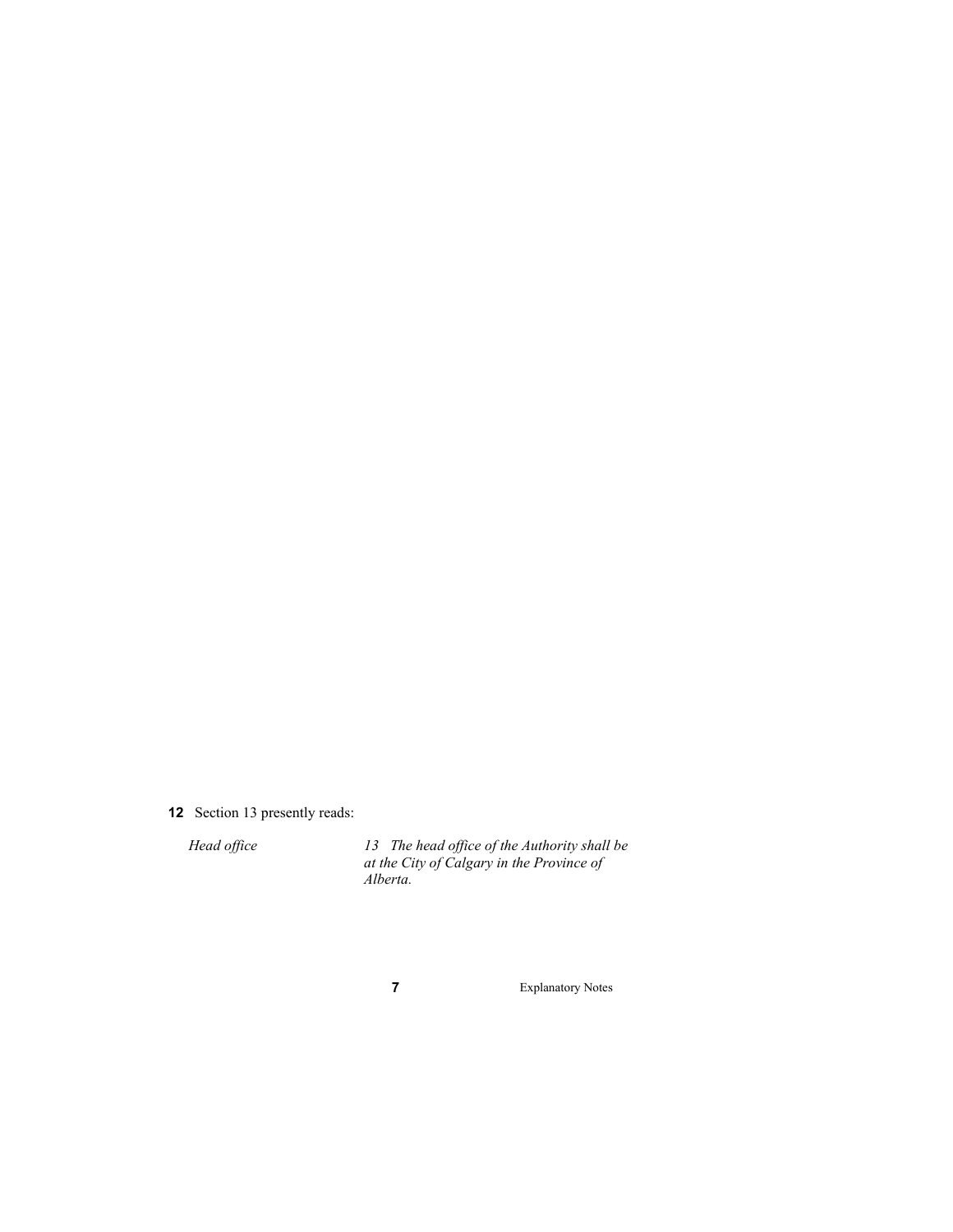#### **13 Section 14 is repealed and the following is substituted:**

#### **Executive director and employees**

**14(1)** The Board must appoint an individual as the executive director of the Authority who reports to the Board.

**(2)** The executive director holds that position at pleasure of the Board.

**(3)** The executive director may also be a director.

**(4)** An executive director who is also a director may vote as a director at all meetings of the Board.

**(5)** The executive director is entitled to remuneration, as determined by the Board, for performing their duties as executive director.

**(6)** The Authority may employ such other persons as it considers necessary and may prescribe their duties and remuneration.

**14 Section 16 is amended by striking out** "The Chairman, Vice-Chairman and the General Manager, or any 2 of them are hereby authorized" **and substituting** "Any 2 of the chair, vice-chair, treasurer and executive director are authorized"**.**

# **15 Section 17 is repealed and the following is substituted:**

# **Advisors and audit**

**17(1)** The Board may appoint a financial advisor of the Authority.

**(2)** The Board may appoint an advisor to the Authority on real property matters.

**(3)** Each year, the Board must appoint an auditor to audit the accounts and finances of the Authority.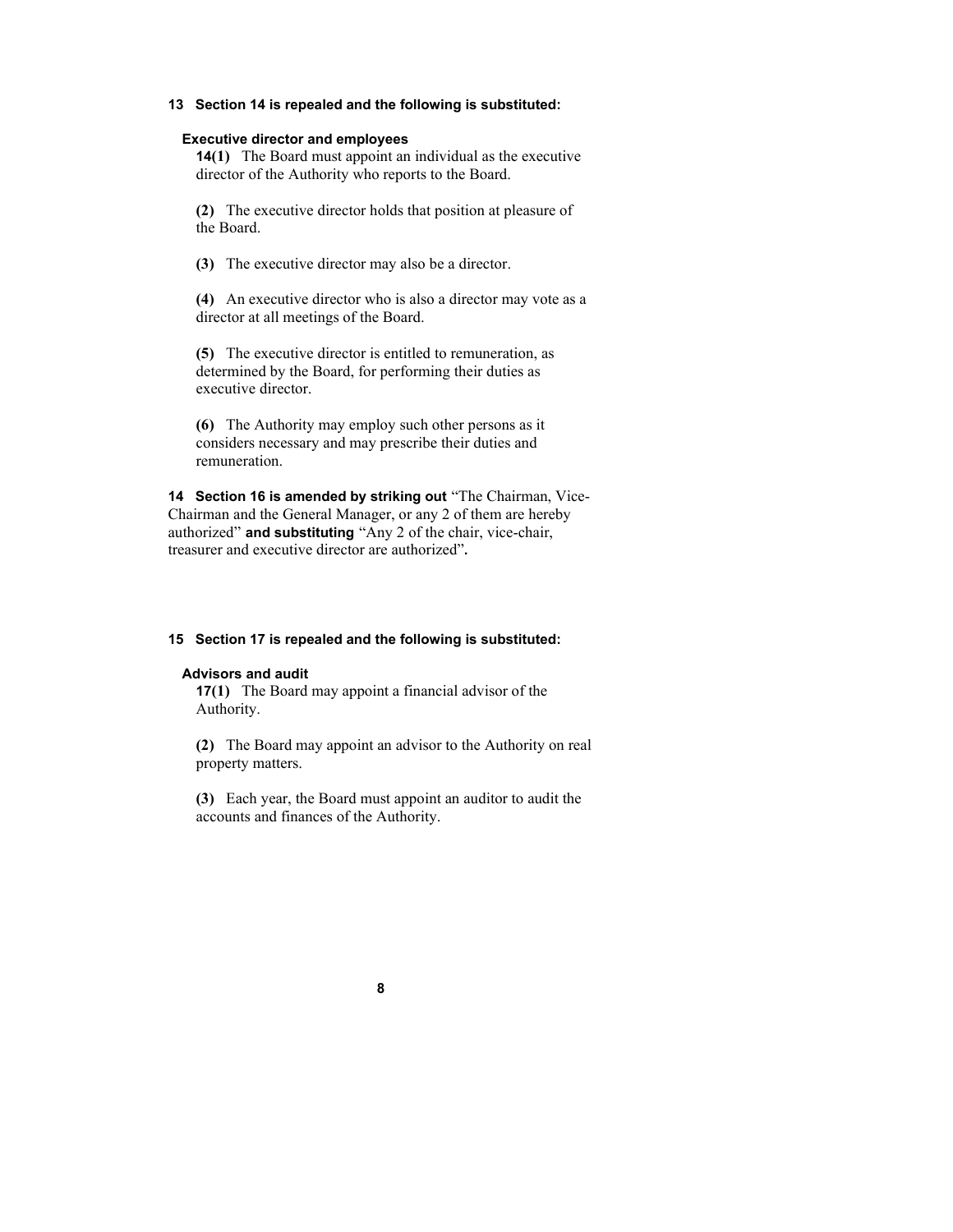**13** Section 14 presently reads:

*General Manager and employees*

*14(1) The Authority shall appoint a person to be the General Manager.*

*(2) The General Manager shall hold office during the pleasure of the Authority.*

*(3) The Authority may employ such other persons as it considers necessary and shall prescribe their duties and salaries or remuneration.*

**14** Section 16 presently reads:

| <i>Execution of</i> | 16 The Chairman, Vice-Chairman and the                                                          |
|---------------------|-------------------------------------------------------------------------------------------------|
| documents           | General Manager, or any 2 of them are hereby<br>authorized to sign in the name of and on behalf |
|                     | of the Authority and to affix the corporate seal<br>of the Authority to documents and such      |
|                     | execution is binding upon the Authority<br>without any further authorization or formality.      |
|                     |                                                                                                 |

#### **15** Section 17 presently reads:

| Financial advisor and | 17(1) The Council shall appoint the |  |  |
|-----------------------|-------------------------------------|--|--|
| audits                | financial advisor of the Authority. |  |  |
|                       |                                     |  |  |

*(2) The Council shall appoint an advisor to the Authority on real property matters.*

*(3) All accounts and books of the Authority shall be audited by auditors appointed for the purpose by resolution of the Council.*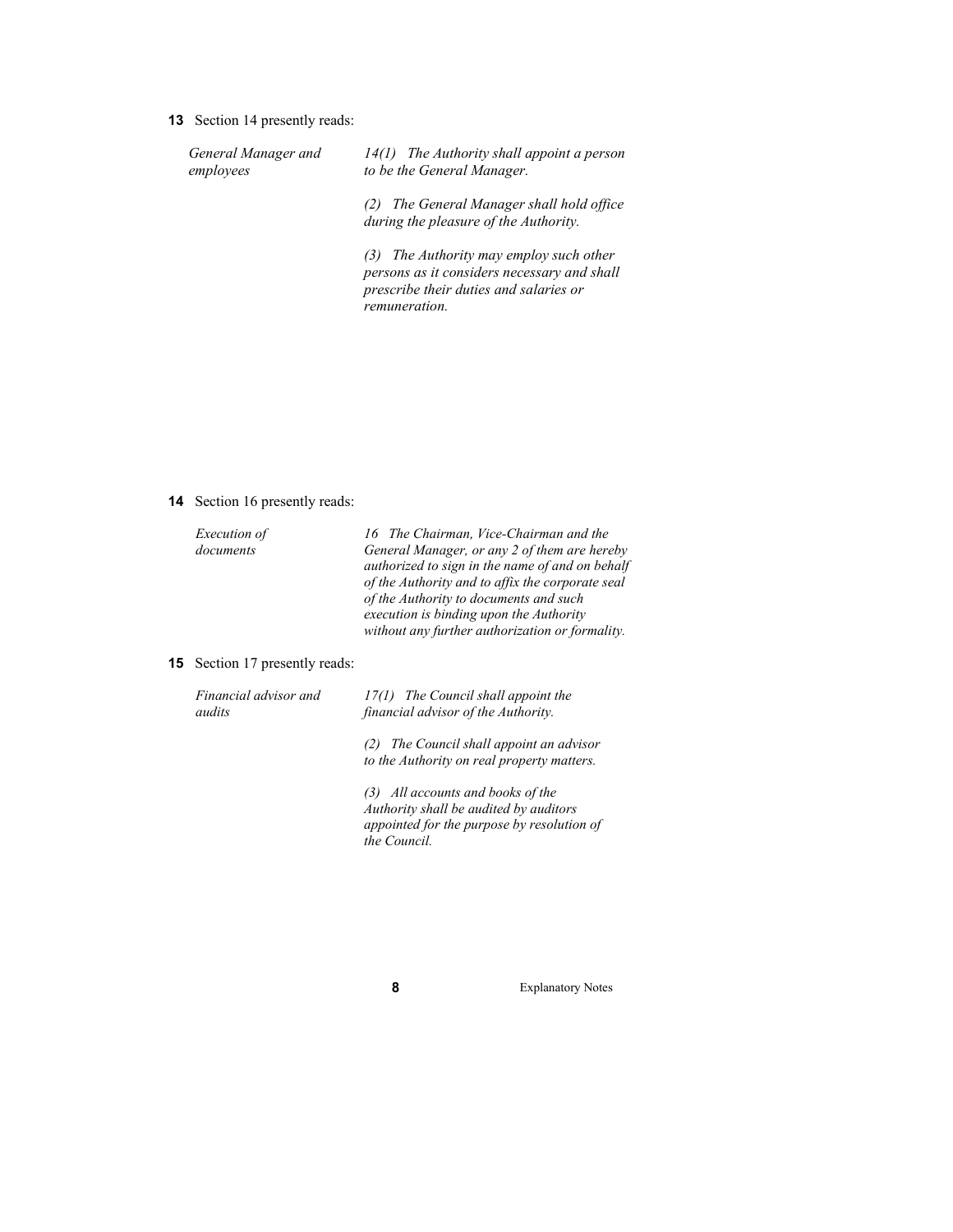#### **16 Section 18 is amended as follows:**

- **(a) in subsection (1) by striking out** "Prior to the 31st day of October in each year" **and substituting** "No later than October 31 of each year"**;**
- **(b) in subsection (2) by striking out** "not later than the 31st day of October in each year"**.**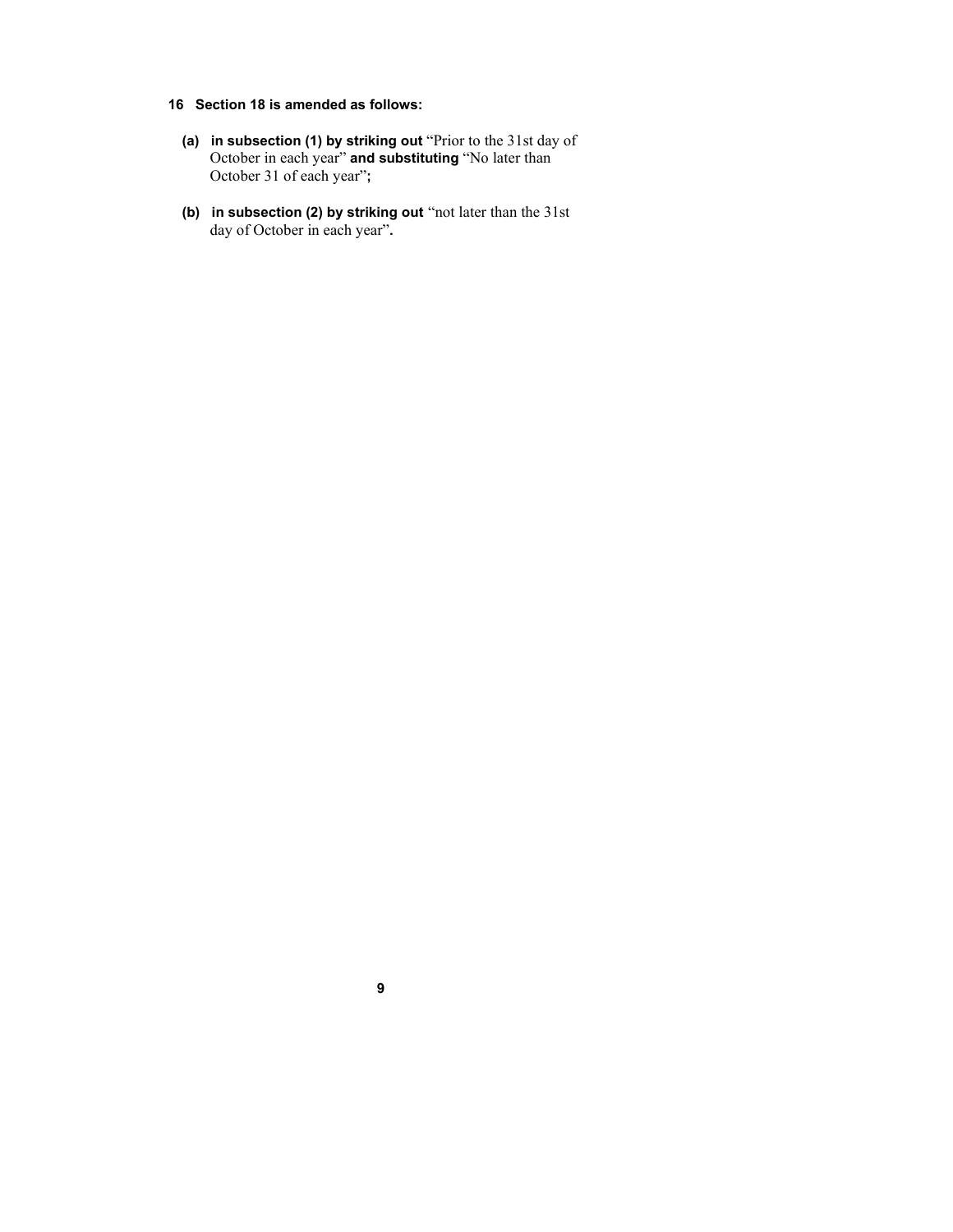**16** Section 18 presently reads:

*Budget 18(1) Prior to the 31st day of October in each year the Authority shall make up or cause to be made up a budget estimate of all expenditures and revenues for the next calendar year and a separate budget estimate of funds to be requested from the Council.*

> *(2) The budget estimate of funds to be requested from the Council shall be delivered to the City not later than the 31st day of October in each year.*

*(3) The Council may change, annul or refer back to the Authority the budget estimates of funds to be requested from the Council.*